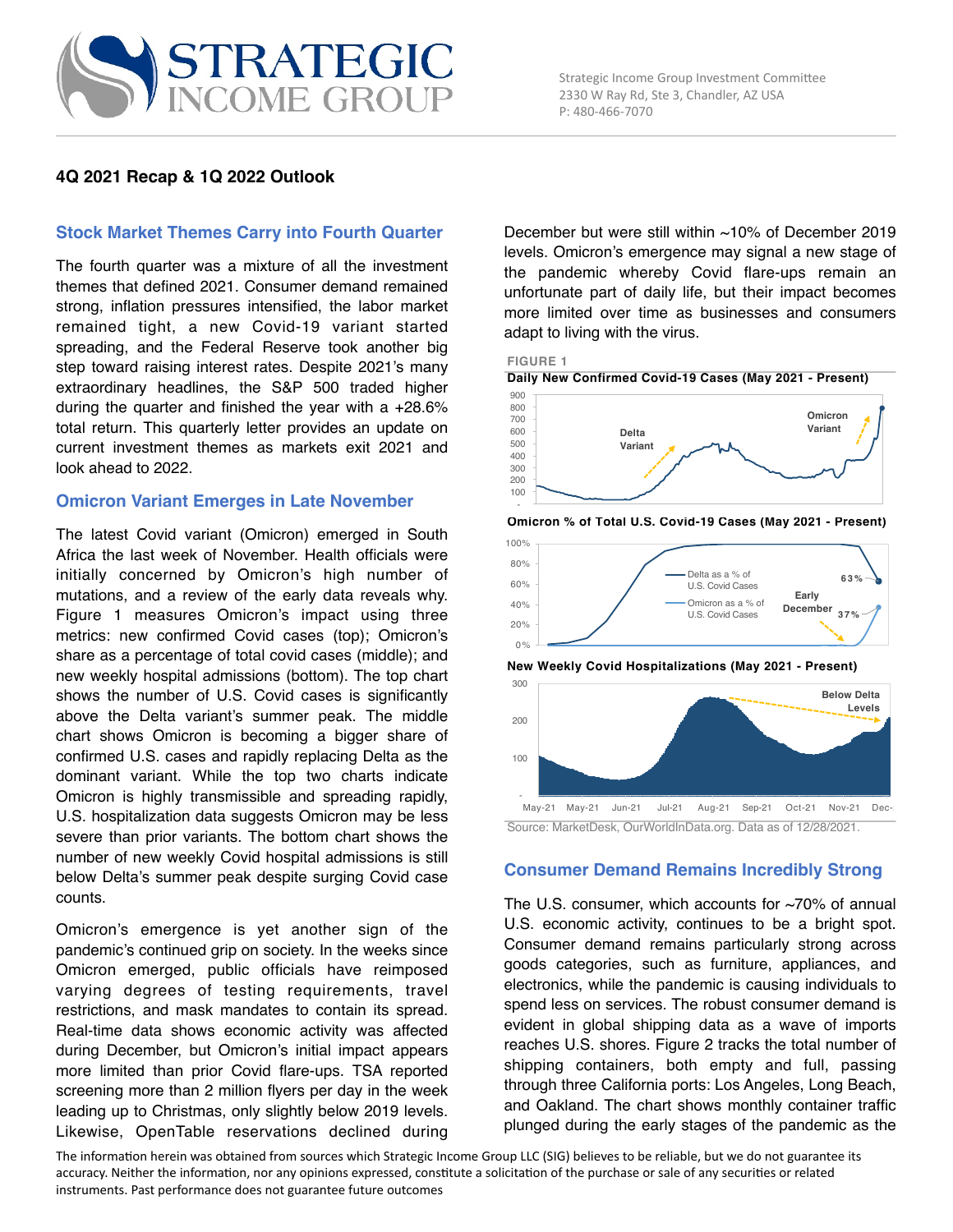global economy locked down. However, container traffic rebounded quickly and remained above-average during each of the past 17 months. Soaring container throughput is a contributing factor to current supply chain issues. Port operations simply cannot keep up with the volume surge, which is causing containers to pile up on docks.



Source: MarketDesk, Ports of Los Angeles, Long Beach, and Oakland

As ports and supply chains work to get caught up, attention is shifting toward future demand. There are questions about how much demand the pandemic pulled forward and uncertainty about how long consumer demand can remain strong. After all, one would think consumers only need so many televisions, appliances, bikes, furniture, etc., before demand declines.

## **Inflation Accelerated at the Fastest Pace Since 1982**

After easing slightly during the third quarter, inflation resumed its climb higher during the fourth quarter. Inflation, as measured by the Consumer Price Index (CPI), rose 6.8% year-over-year during November, which was the fastest pace since 1982. The price increases were broad, with food, new and used vehicles, housing, and energy prices all rising over the past 12 months.







Economists attribute the inflation pressures to the previously mentioned strong consumer demand running up against tighter inventories brought on by the combination of a tight labor market and volatile supply chains. Rising inflation poses a threat to demand because it erodes consumers' purchasing power. Investors and economists will be watching consumer demand closely during 2022 for any sign of a drop-off.

## **Federal Reserve Signals More Aggressive Interest Rate Hikes to Combat Persistent Inflation Pressure**

There is a continued debate over how long inflation pressures will last. Throughout most of 2021, the Federal Reserve viewed price pressures as a temporary factor brought on by the pandemic. However, November's high inflation report caused the Federal Reserve to make an abrupt pivot during the fourth quarter. Members of the Federal Reserve's monetary policy committee became more concerned about the long-term threat posed by persistent inflation pressures. The result was a significant change in the Fed's forward guidance. Figure 4 compares the Federal Reserve's projected interest rate path at the December 2021 meeting against the September 2021 meeting. It shows the Fed's projected path rose sharply at the December meeting, which indicates members now believe the central bank will need to raise interest rates more quickly and aggressively to combat inflation in 2022.

The information herein was obtained from sources which Strategic Income Group LLC (SIG) believes to be reliable, but we do not guarantee its accuracy. Neither the information, nor any opinions expressed, constitute a solicitation of the purchase or sale of any securities or related instruments. Past performance does not guarantee future outcomes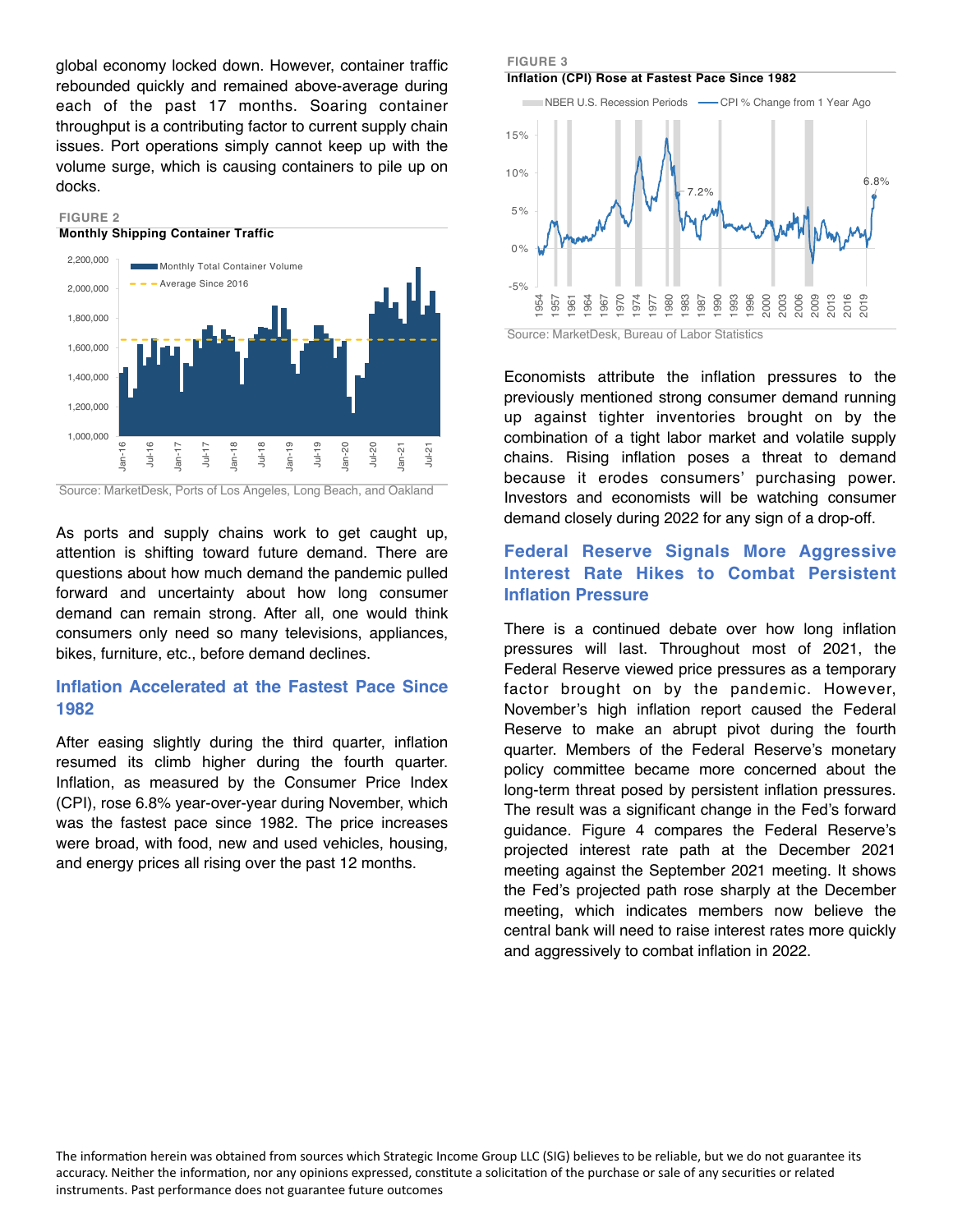**FIGURE 4 Federal Reserve Median Projected Fed Funds Rates**



Source: MarketDesk, Federal Reserve

# **Equity Markets End 2021 With Positive Q4 Returns**

U.S. equity markets traded higher during the fourth quarter despite the many crosscurrents. The S&P 500 Index generated a +11.1% total return, easily outpacing the Russell 2000 Index's +2.0% total return. Fourth quarter performance pushed year-to-date gains for the major U.S. stock market indices firmly into positive territory. The S&P 500 Index returned +28.6% including dividends during 2021, while the Russell 2000 Index returned +14.5% during 2021 after rallying during the final months of 2020. The Nasdaq 100 Index, which is viewed as a proxy for technology stocks, produced a +27.3% total return as the pandemic continued to accelerate technology adoption.

S&P 500 sectors performance trends were mixed during Q4 2021. Real Estate and Technology were the top two performing sectors, returning +17.5% and +16.7%, respectively. Cyclical sectors tended to be relative underperformers due to Omicron's late November emergence. Financials returned +4.5%, while Energy and Industrials returned +7.9% and +8.5%, respectively.

Fourth quarter performance trends across international equity markets were a continuation of the year-to-date trend with developed and emerging market stock indices both underperforming U.S. stocks. The MSCI EAFE Index of developed market stocks generated a +2.8% total return, while the MSCI Emerging Market Index produced a -1.6% total return. International underperformance is wider when you look at total 2021 returns. The MSCI EAFE Index produced a +11.4% 2021 total return, while the MSCI Emerging Market Index lost -3.6%. Throughout most of 2021, international stocks were weighed down by a relatively stronger U.S. economic recovery and U.S. dollar strength.

# **Credit Market Volatility Rises During Fourth Quarter**

The credit market experienced increased volatility during the fourth quarter. Interest rates rose and declined as markets continued to digest Federal Reserve policy updates, persistent inflation pressures, and Omicron. One of the more notable credit market developments during the quarter was the flattening Treasury yield curve. Short maturity yields, which are more sensitive to monetary policy, rose as markets prepared for the Federal Reserve to raise interest rates during 2022. In contrast, long maturity yields, which are more sensitive to the economic environment and outlook, were flat to slightly lower. Credit markets are historically viewed as the canary in the coal mine, so the fact that the yield curve flattened suggests investors are growing more anxious about the future with inflation rising, Omicron spreading, a tight labor market, and congested supply chains.

Bond returns were limited during the fourth quarter. Investment grade bonds generated a +0.4% total return, slightly underperforming high yield bonds' +0.8% total return. For all of 2021, investment grade bonds and high yield bonds produced total returns of -1.9% and +3.7%, respectively. 2022 may be a tough year for credit markets. As a reminder, bond prices trade lower as interest rates rise, which means bonds could lose principal as the Federal Reserve raises interest rates.

# **A Quick Note on Midterm Election Years**

Figure 5 compares the S&P 500's price return path during midterm election years against all other years for the period from 1950 to today. The S&P 500 historically trades higher during the average non-midterm year. However, during the average non-midterm year, it historically trades sideways for the first nine months and then trades higher into year-end after election results are finalized. This does not necessarily mean the S&P 500 will repeat history exactly, but it does indicate markets dislike uncertainty, such as elections. It will be important to separate the political emotion from investing next year and not get caught up in the moment as the two political parties battle for control of Washington D.C.

The information herein was obtained from sources which Strategic Income Group LLC (SIG) believes to be reliable, but we do not guarantee its accuracy. Neither the information, nor any opinions expressed, constitute a solicitation of the purchase or sale of any securities or related instruments. Past performance does not guarantee future outcomes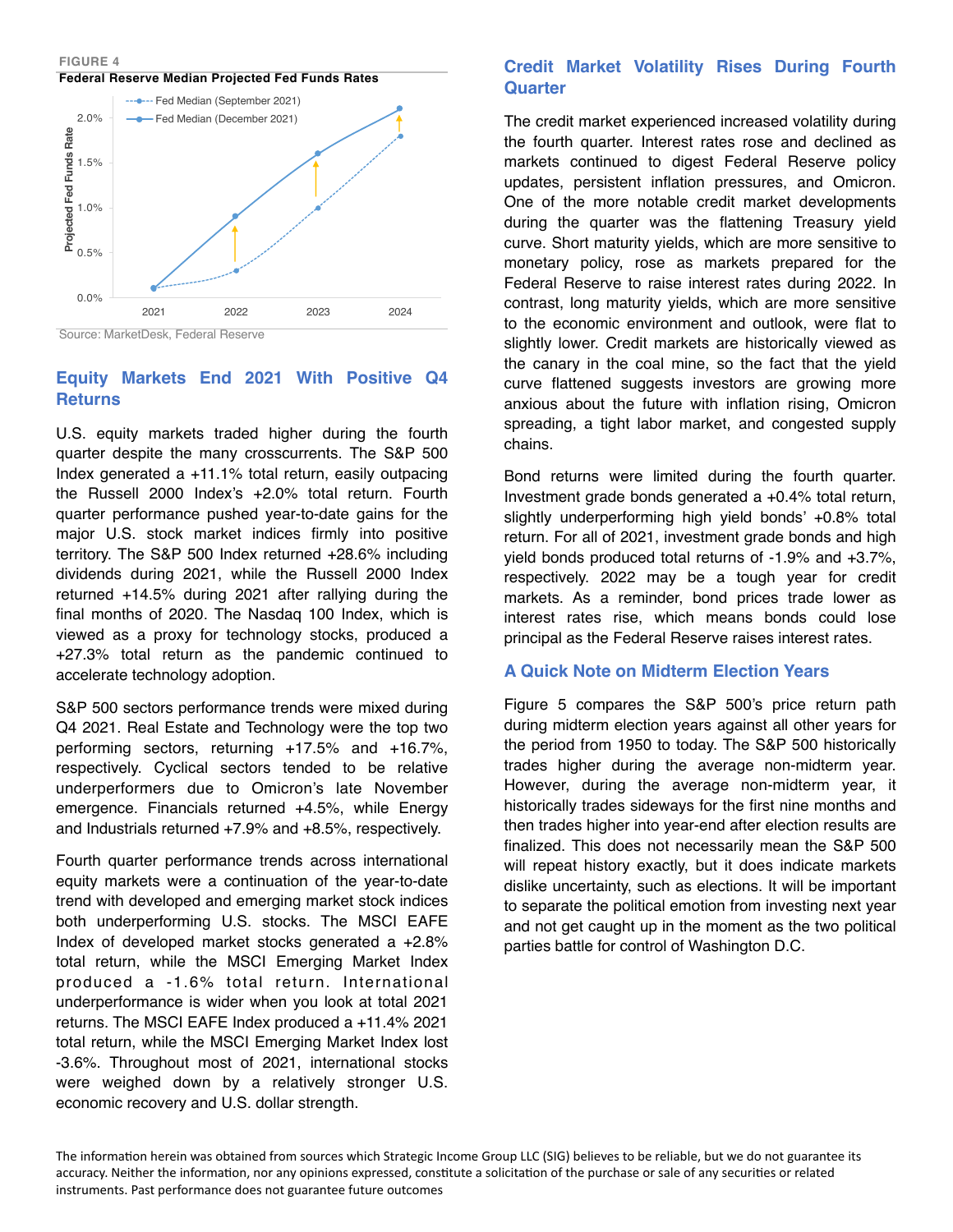#### **FIGURE 5 S&P 500 Return Path - Midterm Years vs All Other Years Since 1950**



# **2022 Outlook – Looking Ahead**

As we look toward 2022, the calendar is filling up with several market-moving events. Among the 2022 calendar events  $-$  the third year of the current bull market, the Fed's first interest rate increase since 2018 (expected Summer 2022), U.S. midterm elections (November 2022), and a forecasted slowdown in economic growth.

Since the depths of the Covid-19 pandemic in March 2020, the U.S. government has supported businesses and individuals via stimulus checks, unemployment benefits, pausing student loan repayments, and low interest rates. 2022 is likely to be the year the training wheels come off as the U.S. economy shifts from government support to private sector support. While this transition could lead to increased market volatility and lumpy economic data, it is important to keep the big picture in mind. Data indicates the U.S. economy is growing, the consumer is strong, and the recovery is progressing. In our view, it's hard to ask for much more.

As 2021 comes to an end and 2022 starts, our team wishes you and your family a happy new year!